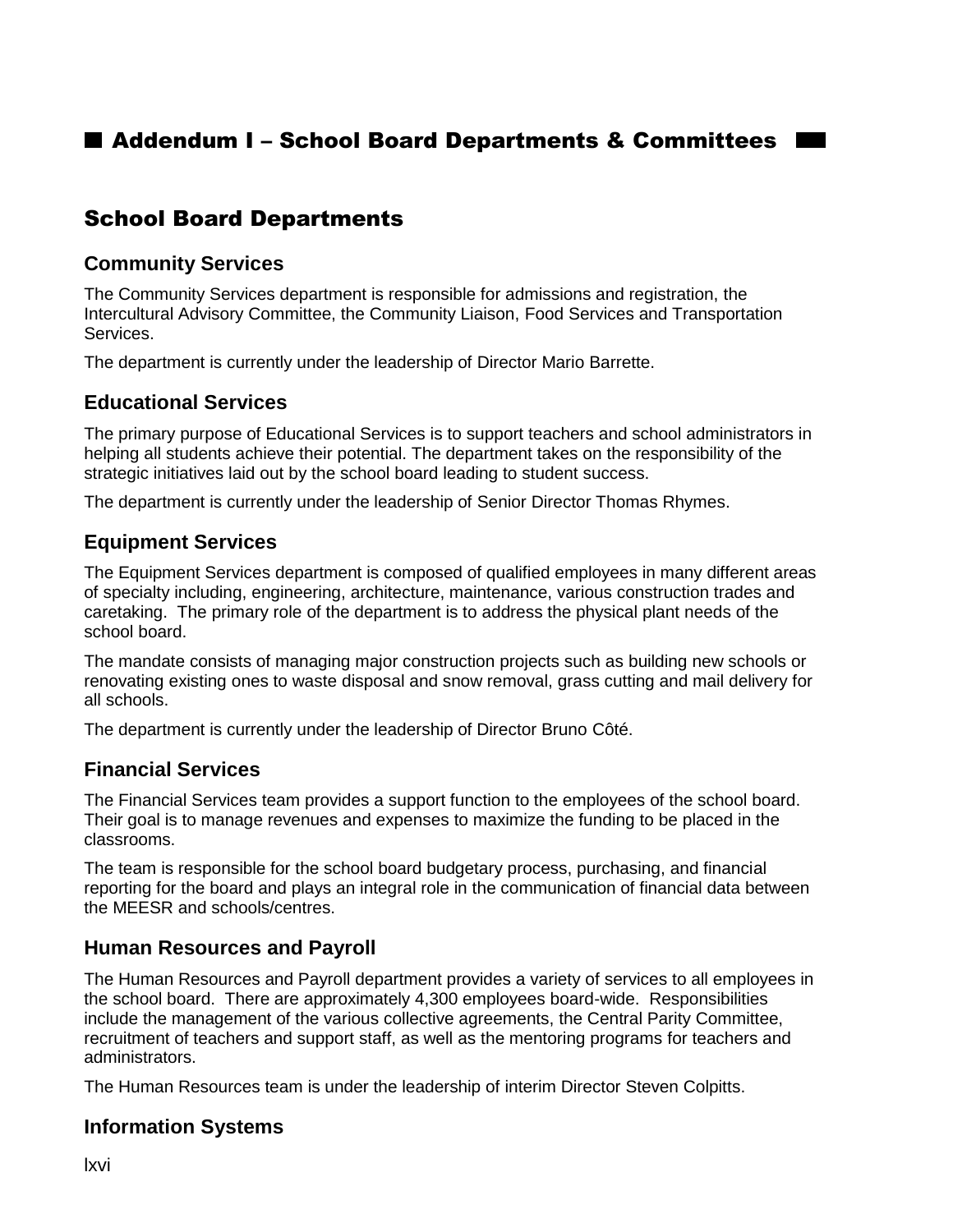The Information Systems team provides a variety of services responding to information and technological demands, including the maintenance of existing systems. The department provides corporate infrastructure support, development and data security for the youth, continuing education, payroll and financial sectors.

I.S. supervises all MEESR clientele declarations, September  $30<sup>th</sup>$  registration data, exam transmittal and elementary report card production for the schools, as well as web servers and web-based servers. They are also responsible for telecommunications, firewall, virus protection and network security.

The Information Systems team is under the leadership of Director François Dupuis.

### **International Studies**

The LBPSB shares a belief that international education advances learning, builds respect among different people, and encourages constructive leadership in a global community. We believe that international education, by its nature, is fundamental to fostering peace, security, and well-being. International education encourages better relations among people of different cultures and encourages cross-cultural communication. By making institutions sensitive to other cultures, and by globalizing the curriculum, students are given a window into their own richly diverse communities.

The program is under the leadership of Carol Mastantuono,

## **Legal & Archival Services**

The Legal and Archival department's role is to support, by sharing legal expertise, all departments, schools and centres in all aspects of education law and in the implementation of the strategic plan.

The department provides support to human resources on staff issues, to financial services and equipment services in dealing with suppliers and contractors, and contributes to student life by inputting to the policies that affect our students.

The department also stays on top of legislation assessing its impact and advising the board accordingly.

The department manages all the school board's archives and the document retention schedules and policies.

The Legal and Archival Services department is under the leadership of Director Maître François Hamel.

### The **Regions**

Our schools are organized by geographic regions. Each region is headed by a Regional Director who administers the region. School Principals and Adult Centre Directors report to the Regional Director on the ongoing operations of their schools/centres. Additionally, Vocational Education Centre Directors report directly to Assistant Director General Steve Balleine. Regional Directors at the time of this update are:

| Region 1                    | Interim Regional Director Christopher Fuzessy |
|-----------------------------|-----------------------------------------------|
| Region 2                    | <b>Regional Director David Meloche</b>        |
| Region 3 & Adult Education  | Regional Director Veronique Marin             |
| <b>Vocational Education</b> | Assistant Director General Steve Balleine     |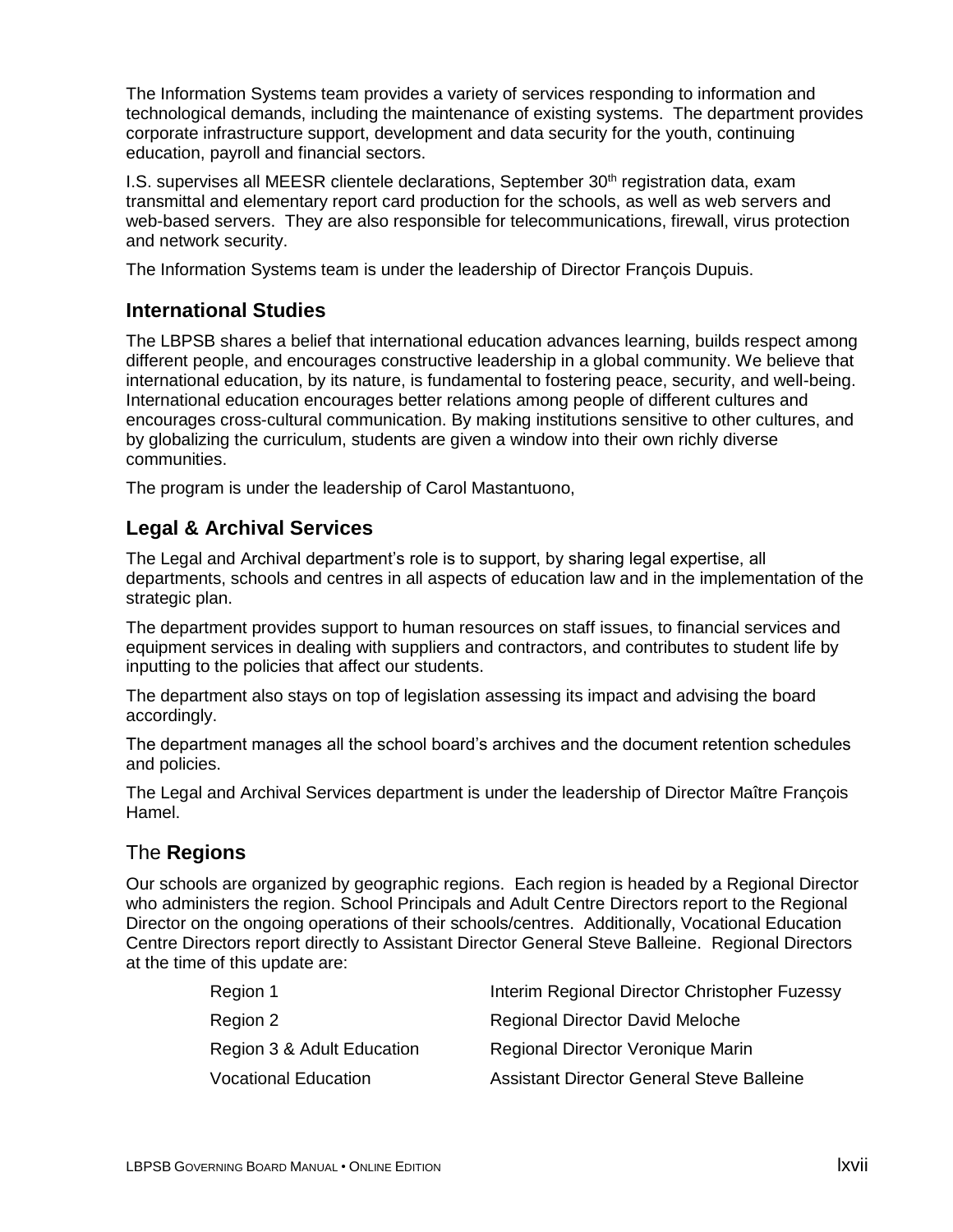## **Secretariat**

The Secretariat is responsible for a number of management services including general information and media communications, translation and high-volume copying. They also assist the Council of Commissioners in managing its civic administrative duties of maintaining the public record of meeting minutes.

The Secretary General will assist any student or parent who requests help in formulating a written request seeking reconsideration of a decision.

The Secretariat is led by Maître Geneviève Dugré.

### **Student Services**

The goal of Student Services is to assist schools in meeting the diverse needs of students. It must also provide a wide range of complementary services. Activities include collaboration with Educational Services in order to support teachers in differentiated instruction and literacy initiatives, collaboration with Equipment Services on building access and modification issues and working in partnership with the Department of Information Systems as well as the Purchasing Office to ensure of support of technological needs for special needs students. As a partner in the reorganization of health and social services our presence at a number of "tables de concertation" both on- and off-island is required. Finally, a great deal of effort is deployed to enhance every school's adherence to the Peaceful Schools Initiative.

The department is currently under the leadership of Dr. Cindy Finn.

# School Board Committees

## **Advisory Committee on Student Transportation**

The Advisory Committee on Student Transportation reviews the school board's [Policy 4.1 –](http://www.lbpsb.qc.ca/content/policies/Transportation_Policy_2014_En.pdf) [Transportation Policy](http://www.lbpsb.qc.ca/content/policies/Transportation_Policy_2014_En.pdf) and makes recommendations to the Council of Commissioners regarding proposed changes. The committee ensures that the norms established by government regulation are met. It makes recommendations to the Council of Commissioners regarding transportation contracts and reviews and makes recommendations on procedures and other policy relative to transportation matters. The committee will also undertake any other task assigned to it by the Council of Commissioners.

## **Audit Committee**

The audit committee shall, among other things, assist the commissioners in seeing to the establishment of internal control mechanisms and the optimal use of the school boards resources. The committee must secure the assistance of at least one person who has competency in accounting or financial matters.

## **Communications & Marketing Committee**

The Communications & Marketing Committee focuses on internal and external communications and marketing strategies in an effort to broaden the knowledge of its communities, and the world at large, as to what the LBPSB can offer in its role as a public education system.

## **Education Committee**

The Education Committee oversees the development and the management of educational services for the youth sector and the continuing education sector of the school board community. It studies and evaluates policies and programs regarding all educational related services, makes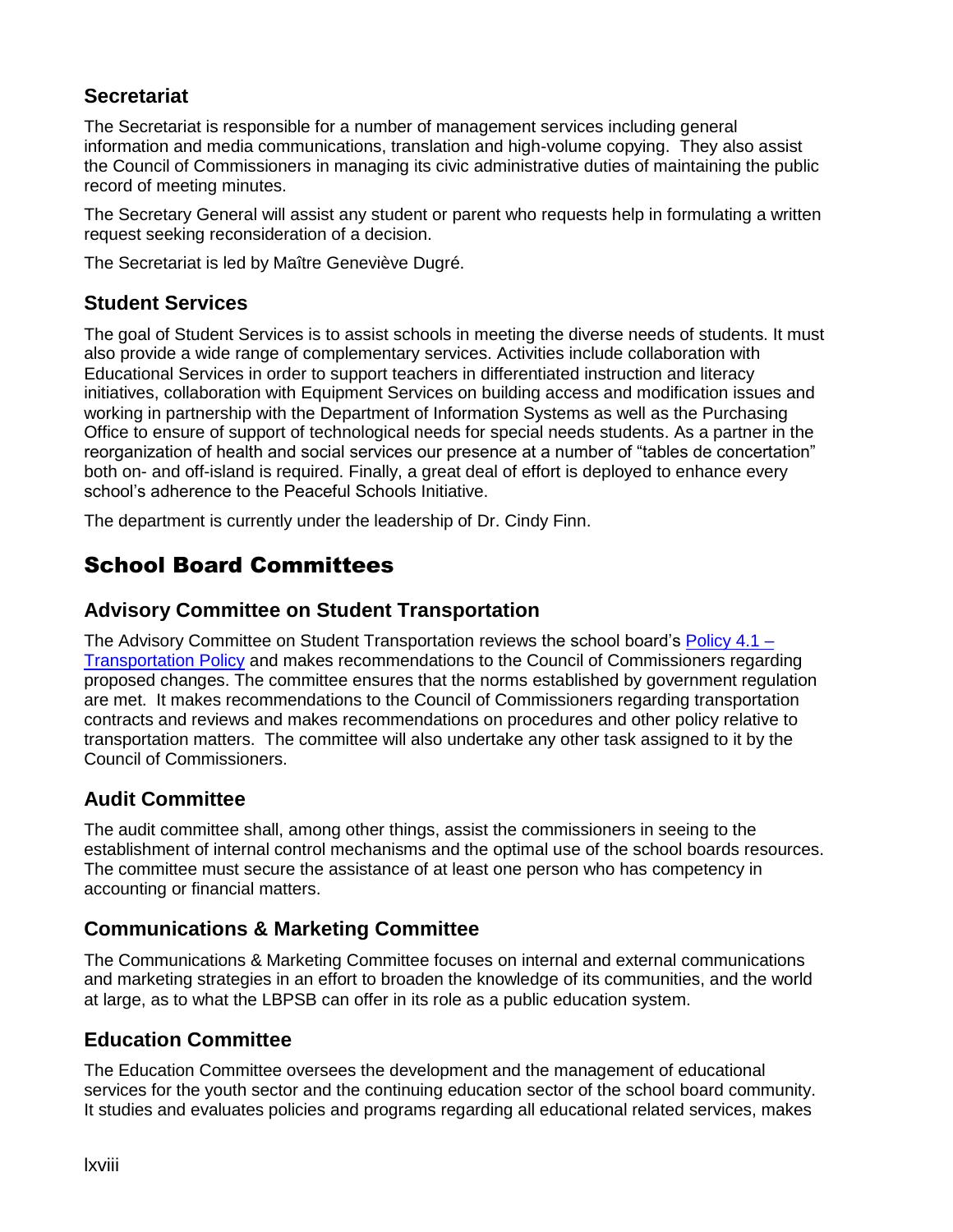recommendations to the Council of Commissioners, and undertakes any other task assigned to it by the Council of Commissioners

## **Executive Committee**

The Mandate of the Executive Committee of the Lester B. Pearson School Board is to approve and monitor the major expenses and financial commitments of the board and of council. The committee also oversees the development of short-range plans and priorities, such as an 18 month calendar, the policy manual and the annual report. The committee also carries out any other tasks assigned to it by the Council of Commissioners.

### **Facilities and Security Committee**

The Facilities and Security Committee studies the facilities and security needs of the Lester B. Pearson School Board and reviews the capital budget and priority list. It also makes recommendations to the Council of Commissioners regarding facilities and security matters and undertakes any additional tasks assigned to it by the Council of Commissioners

## **Governance and Ethics Committee**

The governance and ethics committee shall, among other things, assist the commissioners, if necessary, in selecting persons whose competence and qualifications are considered to be useful for the administration of the school board for purposes of co-optation under paragraph 3 of [section](http://www2.publicationsduquebec.gouv.qc.ca/dynamicSearch/telecharge.php?type=2&file=/I_13_3/I13_3_A.html#s143)  [143](http://www2.publicationsduquebec.gouv.qc.ca/dynamicSearch/telecharge.php?type=2&file=/I_13_3/I13_3_A.html#s143) of the [Education Act,](http://www2.publicationsduquebec.gouv.qc.ca/dynamicSearch/telecharge.php?type=2&file=/I_13_3/I13_3_A.html) and in developing and updating the code of ethics and professional conduct provided for in [section 175.1](http://www2.publicationsduquebec.gouv.qc.ca/dynamicSearch/telecharge.php?type=2&file=/I_13_3/I13_3_A.html#s175.1) of the [Education Act.](http://www2.publicationsduquebec.gouv.qc.ca/dynamicSearch/telecharge.php?type=2&file=/I_13_3/I13_3_A.html)

## **Human Resources Committee**

The Human Resources Committee interacts with the Director of Human Resources in order to promote the principles of effective human resources management by recommending appropriate policies and giving informed advice to the Council of Commissioners. The committee fosters open and effective communication with all personnel. It carries out any other task assigned to it by the Council of Commissioners as by law.

The Human Resources committee shall, among other things, assist the commissioners in developing an expertise and experience profile and selection criteria for persons to be appointed by the school board under [section](http://www2.publicationsduquebec.gouv.qc.ca/dynamicSearch/telecharge.php?type=2&file=/I_13_3/I13_3_A.html#s96.8) 96.8, [section 110.5](http://www2.publicationsduquebec.gouv.qc.ca/dynamicSearch/telecharge.php?type=2&file=/I_13_3/I13_3_A.html#s110.5) and [section 198](http://www2.publicationsduquebec.gouv.qc.ca/dynamicSearch/telecharge.php?type=2&file=/I_13_3/I13_3_A.html#s198) of the [Education Act.](http://www2.publicationsduquebec.gouv.qc.ca/dynamicSearch/telecharge.php?type=2&file=/I_13_3/I13_3_A.html)

### **Intercultural Advisory Committee**

The Intercultural Advisory Committee reviews the school board's Policy 2.9 – [Intercultural Policy](http://www.lbpsb.qc.ca/content/policies/Intercultural_Policy_final_jan2011.pdf) and makes recommendations to the Council of Commissioners regarding proposed changes. It advises the school board on intercultural concerns facing the LBPSB community and recommends ways of integrating intercultural and global education into school curricula and into the life of schools. The committee also reviews local intercultural projects & distributes resources provided by the School Tax Management Committee and encourages schools and centres to develop local intercultural projects as by law.

## **Parents' Committees**

Lester B. Pearson has a Central Parents' Committee as required by [section 189](http://www2.publicationsduquebec.gouv.qc.ca/dynamicSearch/telecharge.php?type=2&file=/I_13_3/I13_3_A.html#s189) the [Education](http://www2.publicationsduquebec.gouv.qc.ca/dynamicSearch/telecharge.php?type=2&file=/I_13_3/I13_3_A.html)  [Act.](http://www2.publicationsduquebec.gouv.qc.ca/dynamicSearch/telecharge.php?type=2&file=/I_13_3/I13_3_A.html) Per the act, if the school board divides itself into administrative regions, the parents committee may, and at LBPSB does, choose to divide into regional committees, one for each region of the board.

Four representatives from each sector sit on Central Parents' Committee (CPC). A member of the Special Needs Advisory Committee also sits on CPC.